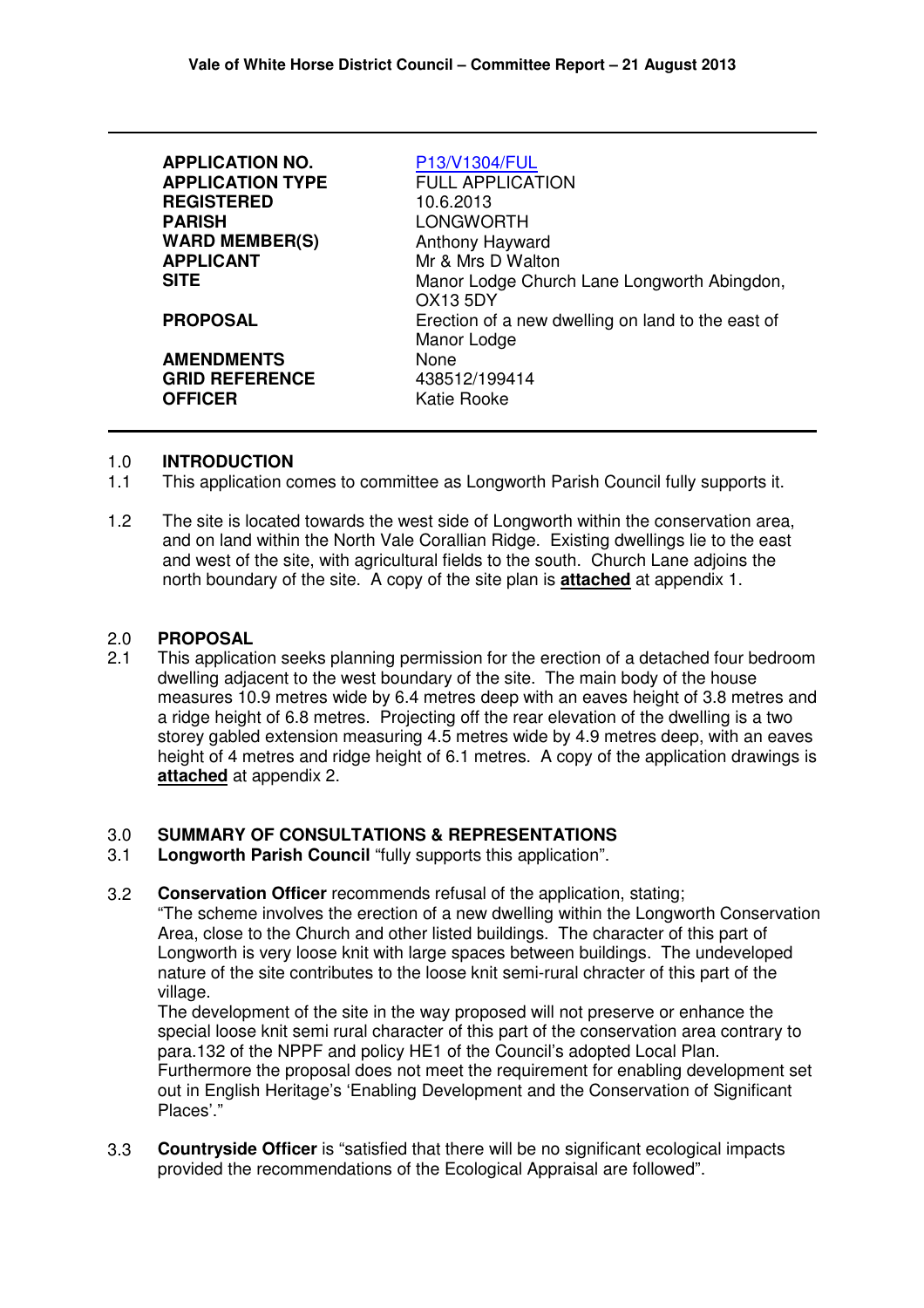- 3.4 **Tree Officer** raises no objections subject to conditions, making the following points;
	- The condition of the Poplar is such that the inherent stem weakness will lead to its decline and therefore its removal at this time is not contested.
	- There is a dead Acacia that will also be removed and is only noteworthy in terms of the type of replacement trees that the site could accommodate within new landscaping.
- 3.5 **Waste Management Team** has provided details in respect to bin storage requirements for the property and the time they must be presented for collection.
- 3.6 **Neighbours** Five letters of support have been received, which make the following points;
	- The proosal will not be detrimental to the appearance of Church Lane as it has a sympathetic design.
	- The architectural design and build quality proposed are entirely in keeping with the best Longworth has to offer.
	- The property will add attraction to the lane, and compliments the conservation area.
	- The new dwelling will fit in well with the surrounding area.
	- The dwelling will be a welcome and beneficial addition to the conservation landscape of Longworth.
- 3.7 One letter of concern has been received, which makes the following points;
	- Although smaller than the previously proposed dwelling, it is still too large for the site.
	- The proposal is too high and any building in this location should be at the same ground level as Church Cottage.
	- There will be light pollution towards Haugh House.

## 4.0 **RELEVANT PLANNING HISTORY**

4.1 P12/V2397/FUL - Withdrawn (23/01/2013) Erection of a new dwelling on land to the east of Manor Lodge.

# 5.0 **POLICY & GUIDANCE**

## **National Planning Policy Framework**

- 5.1 The NPPF replaces all previous PPG's and PPS's and also indicates the weight to be given to existing local plan policies. The adopted Vale of White Horse Local Plan was not adopted in accordance with the Planning and Compulsory Purchase Act 2004, so paragraph 215 of the NPFF applies. The local plan policies that are relevant to this application are considered to have a high degree of consistency with the NPPF and should therefore be given appropriate weight, except for Policy H12 which has less weight because the council does not currently have a five year supply of housing land.
- 5.2 At the heart of the NPPF is a presumption in favour of sustainable development (paras. 14 and 49). Paragraphs 34 and 37 encourage minimised journey lengths to work, shopping. leisure and education, and paragraphs 56 – 66 seek to promote good design and local distinctiveness and integrate development into the natural, built and historic environment. Paragraphs 126 – 141 refer to the need to conserve and enhance the historic environment, including conservation areas.
- 5.3 Paragraphs 47 – 49 require local planning authorities to identify a five year supply of housing land. Where this cannot be demonstrated, relevant local plan policies for the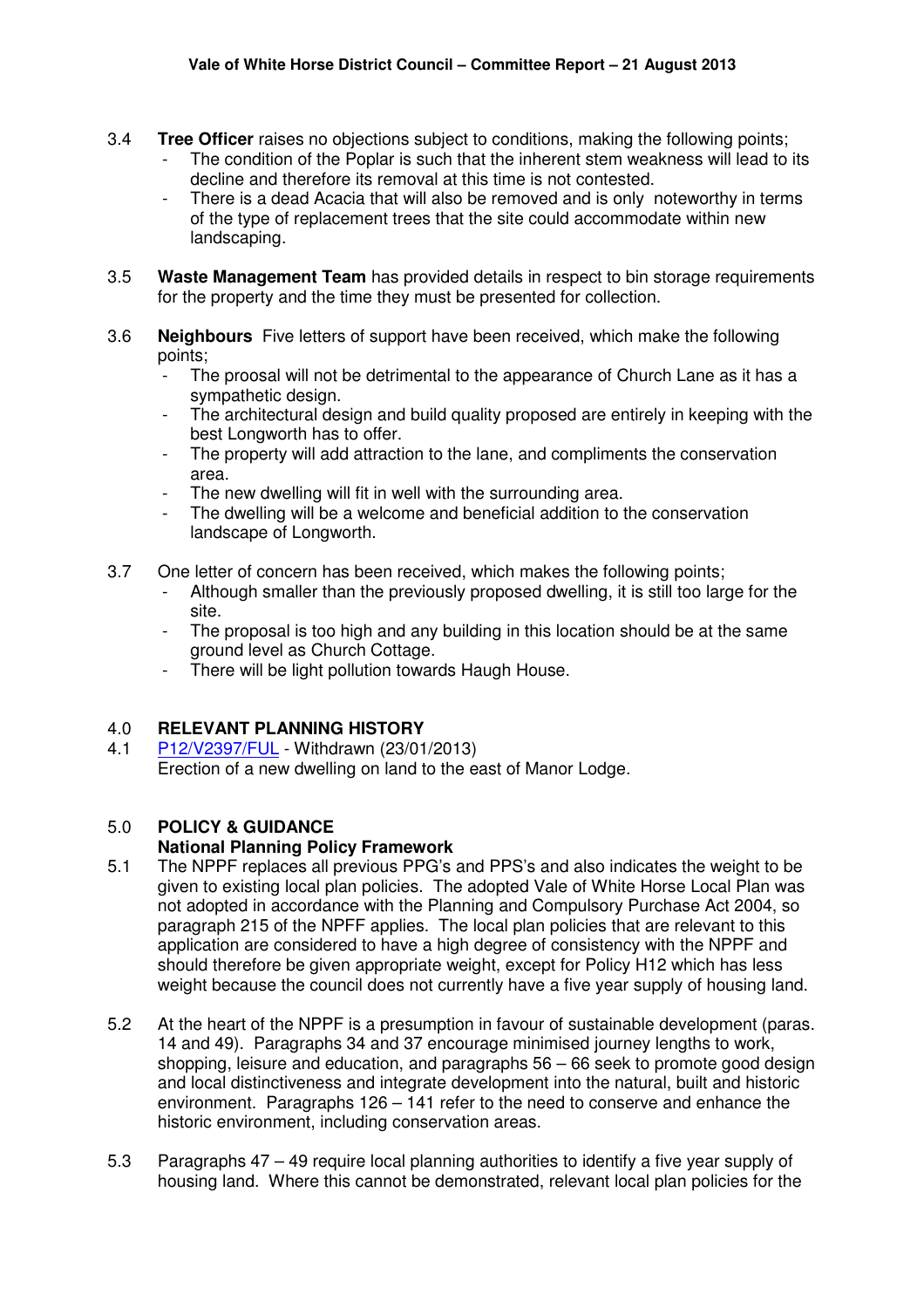development of new housing should not be considered up-to-date until the shortfall is rectified.

#### **Vale of White Horse Local Plan (adopted July 2006)**

- 5.4 Policy H12 states that residential development within the built up areas of defined settlements (including Longworth) will be permitted provided the scale, layout, mass and design of new dwellings would not harm the form, structure or character of the settlement.
- 5.5 Policy DC1 refers to the design of new development, and seeks to ensure that development is of a high quality design and takes into account local distinctiveness and character.
- 5.6 Policy DC5 seeks to ensure that a safe and convenient access can be provided to and from the highway network.
- 5.7 Policy DC9 refers to the impact of new development on the amenities of neighbouring properties and the wider environment in terms of, among other things, loss of privacy, daylight or sunlight, and dominance or visual intrusion.
- 5.8 Policy HE1 relates to development within or affecting the setting of a conservation area, and seeks to ensure that development preserves or enhances the established character and appearance of the area.
- 5.9 Policy NE7 seeks to ensure that development which would harm the prevailing character and landscape of the North Vale Corallian Ridge is not permitted.

#### **English Heritage - Enabling Development and the Conservation of Significant Places**

- 5.10 Section 1.1.1 (p.10) of the guidance defines enabling development as "development that would be unacceptable in planning terms but for the fact it would bring public benefits sufficient to justify it being carried out, and which could not otherwise be achieved".
- 5.11 Specifically the policy outlined by English Heritage in respect to enabling development (p.5) states;

"Enabling development that would secure the future of a significant place, but contravene other planning policy objectives, should be unacceptable unless:

- a. it will not materially harm the heritage values of the place or its setting
- b. it avoids detrimental fragmentation of management of the place
- c. it will secure the long-term future of the place and, where applicable, its continued use for a sympathetic purpose
- d. it is necessary to resolve problems arising from the inherent needs of the place, rather than the circumstances of the present owner, or the purchase price paid
- e. sufficient subsidy is not available from any other source
- f. it is demonstrated that the amount of enabling development is the minimum necessary to secure the future of the place, and that its form minimises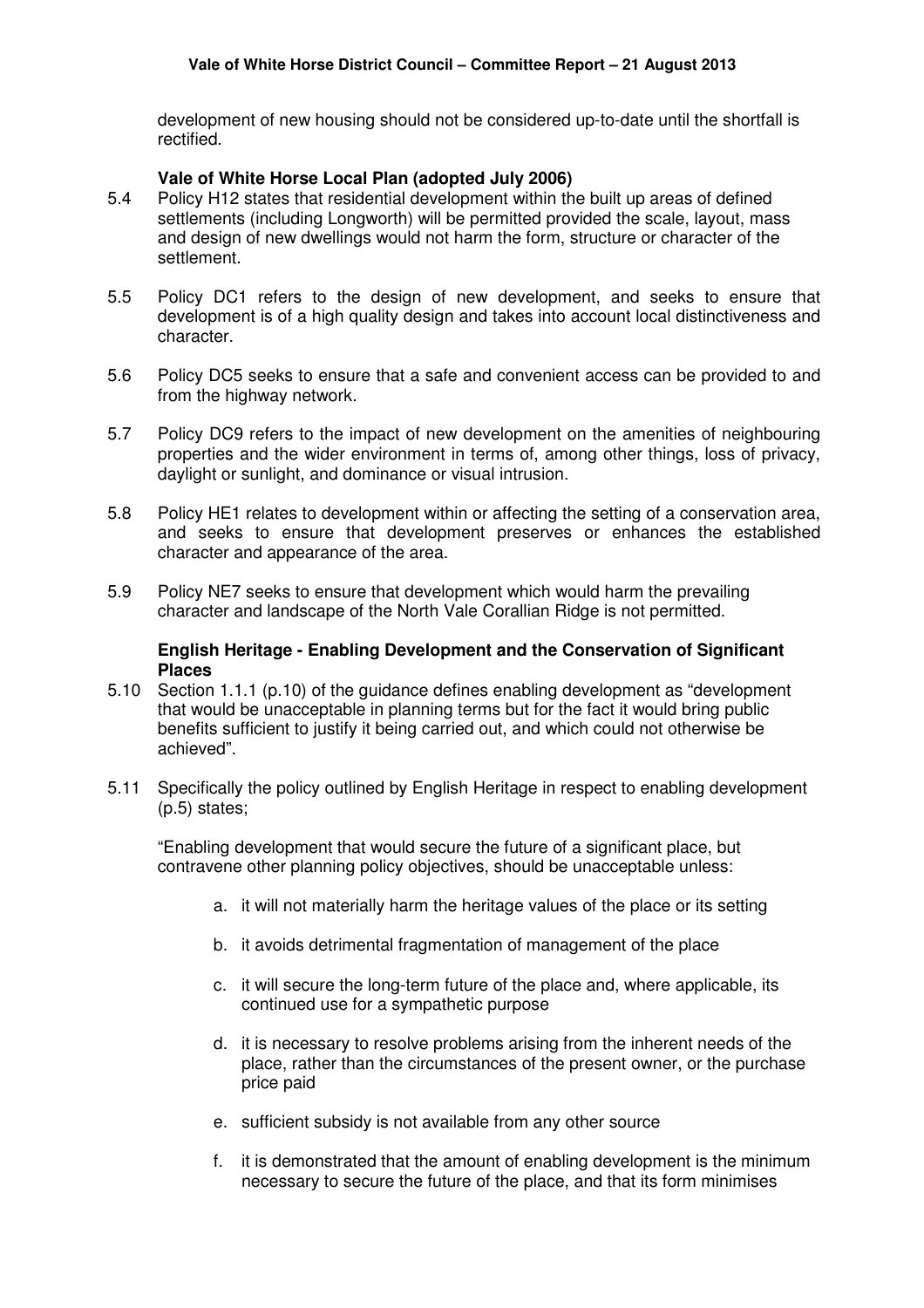harm to other public interests

g. the public benefit of securing the future of the significant place through such enabling development decisively outweighs the disbenefits of breaching other public policies".

#### 6.0 **PLANNING CONSIDERATIONS**

6.1 The main issues to consider in determining this application are whether the principle of the proposal in this location is acceptable, the impact on the visual amenity of the area, and particularly whether the proposal preserves or enhances the character or appearance of the conservation area, the impact on the residential amenities of neighbouring properties, and the impact on highway safety.

#### **Principle of development**

6.2 This part of Longworth is loose-knit with large open spaces between buildings. The site is currently used as garden land and, although enclosed by vegetation and fences, the area maintains an undeveloped appearance. Whilst the site is considered to be within the built-up area of the village for the purpose of policy H12, it is considered that the development of the site would harm the semi-rural character of the area contrary to policies H12 and DC1 of the local plan and paragraph 132 of the NPPF. As such, the proposal is considered unacceptable in principle. The lack of a five year supply of housing land is not considered sufficient reason to grant planning permission, particularly as the proposal would make a negligible contribution to housing land supply and the identified harm is considered to be significant.

#### **Impact on visual amenity**

- 6.3 Whilst the overall scale and design of the proposed dwelling is considered to be sympathetic to the immediate locality, and notwithstanding the existing vegetation on the boundary of the site, it is considered that the proposal would be visually intrusive and harmful to the semi-rural character and appearance of this part of the conservation area.
- 6.4 Although there are no long, open views across the site, its undeveloped nature is considered to contribute to the character and appearance of the conservation area. The proposal, therefore, is considered to harm the established character of the area and so fails to preserve or enhance the character or appearance of the conservation area.

#### **Impact on neighbours**

6.5 Given the position and orientation of neighbouring properties it is not considered that the amenities of these dwellings would be harmed by the proposal in terms of overshadowing, dominance or overlooking. In order to prevent potential overlooking from the first floor west facing window, which serves an en-suite, this could be conditioned to be obscure glazed.

#### **Impact on highway safety**

6.6 The proposed parking and turning are considered adequate for the new dwelling. The new access, which allows good visibility onto Church Lane across the wide verge, is considered acceptable.

#### **Future conservation of Longworth Manor**

6.7 The argument has been put forward as part of the application that the "delivery of the plot would enable the Applicant to secure funding towards essential repair, maintenance and enhancement of Longworth Manor, a Grade II Listed Building of